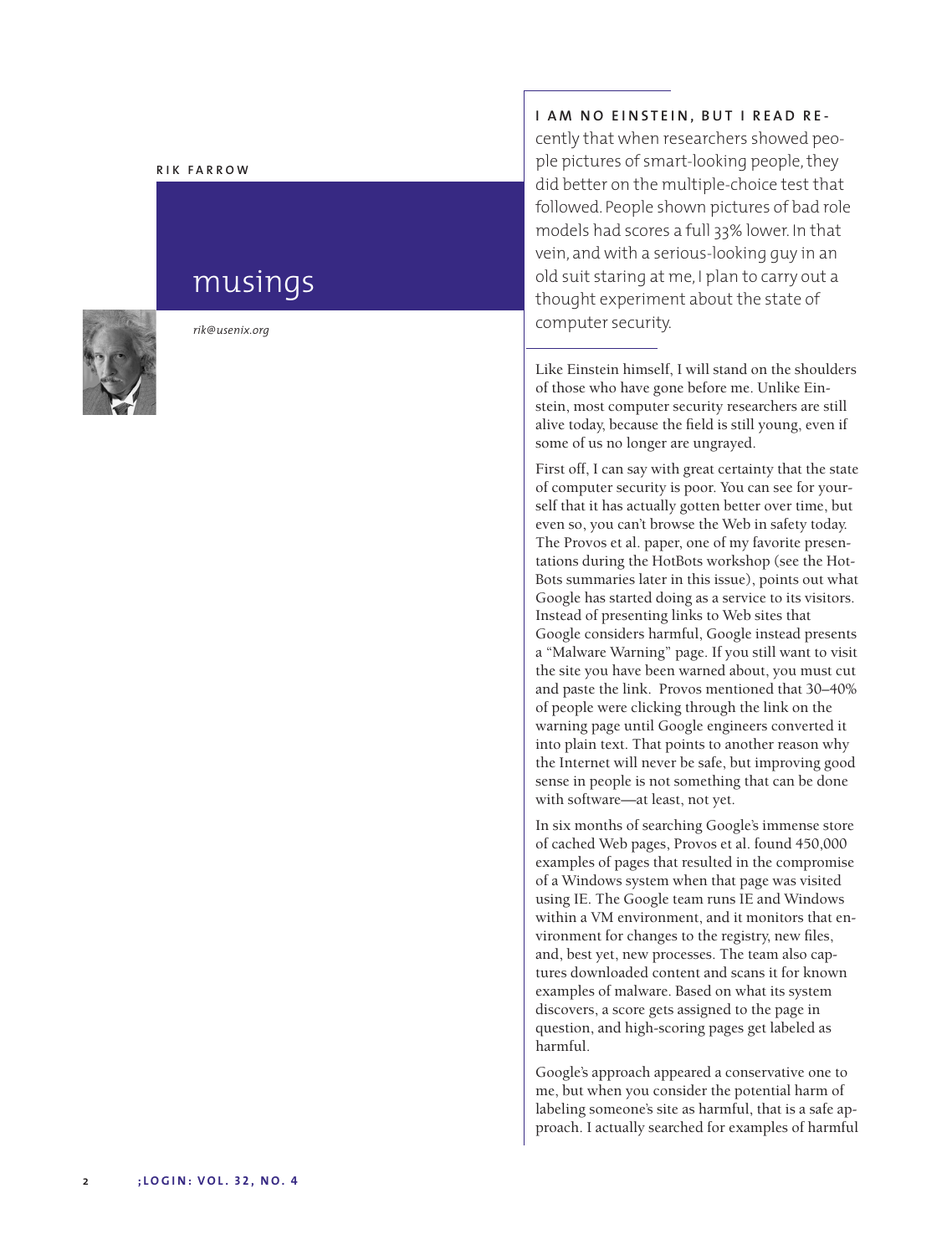pages and discovered, on my very first hit, a nice example of a <script> tag that was being used to download and execute a 67-line Javascript program that checks for a cookie and creates it if it doesn't exist. The script finally creates an <iframe> tag that requests the next stage of drive-by download.

Niels has written a tool that you can use to scan your own Web sites: SpyBye [1]. I suggest that you at least monitor your own Web sites for surprise changes, and for fast-changing sites, SpyBye makes the task much easier to do.

Labeling URLs as harmful is a great symbol for the state of security today. The security industry makes billions of dollars selling tools that search for viruses and attacks, tools that will always be trailing behind the latest attacks. Attackers constantly morph their exploits and malware, making them just different enough to avoid detection. It is much simpler for attackers to generate multiple versions of malware (just change the encryption routine by a few instructions, use a different key, or change the code layout a tad) than it is for A-V or IPS vendors to keep up with this endless stream of new malware.

In my thought experiment, I have seen some nice advances. Techniques such as using nonexecutable stacks (what a great idea!) and randomizing code layout have made buffer-overflow attacks mostly a thing of the past, although not entirely, of course, because we still get patches for various buffer overflows. But these simple changes, even though one of them first required cooperation from some giant CPU vendors, have already make a world of difference. Still, our systems are not secure.

What about the humble Web browser? Our indispensable companion can hardly be considered secure, and there are good, well, bad, reasons for this. First, the Web browser represents a "flat space," as a Microsoft researcher put it during HotOS. What he meant should be obvious with a little thought. Your Web browser runs in a single protection domain, that is, one process. Any event that occurs within that protection domain affects the entire browser. And although browser vendors do attempt to limit the effects of scripts to the page downloaded by a particular site, there are ways around that (see the comments about iframe and script tags made earlier).

### **Dangerous at Any Speed**

And browser technology lends itself to helping attackers. What other software do you use to fetch and execute code, sight unseen, in the context of your own user account? Add to the feature of executing remote code on others' behalf some more exciting features, such as the ability to install plugins that run as part of the browser. IE's Browser Helper Objects come to mind, as these are like DLLs and can hook into any event within the browser, for example, keystrokes. I can imagine software that waits until you visit any of a long list of financial institutions, then captures your keystrokes and packages them up neatly in a POST to some offshore hacker haven. But wait! That software already exists, and, according to the Symantex Internet threat summary [2], that offshore haven is the United States!

UK banks have attempted to get around the issue of the theft of authentication details by handing out two factor devices. Such devices are impossible to defeat, as they present pseudo-random passwords for each authentication event. Or are they? I can visualize some browser plug-in that waits until I visit a financial organization, then proxies the communication to an evil server as I authenticate, and finally displays an error to me once authentica-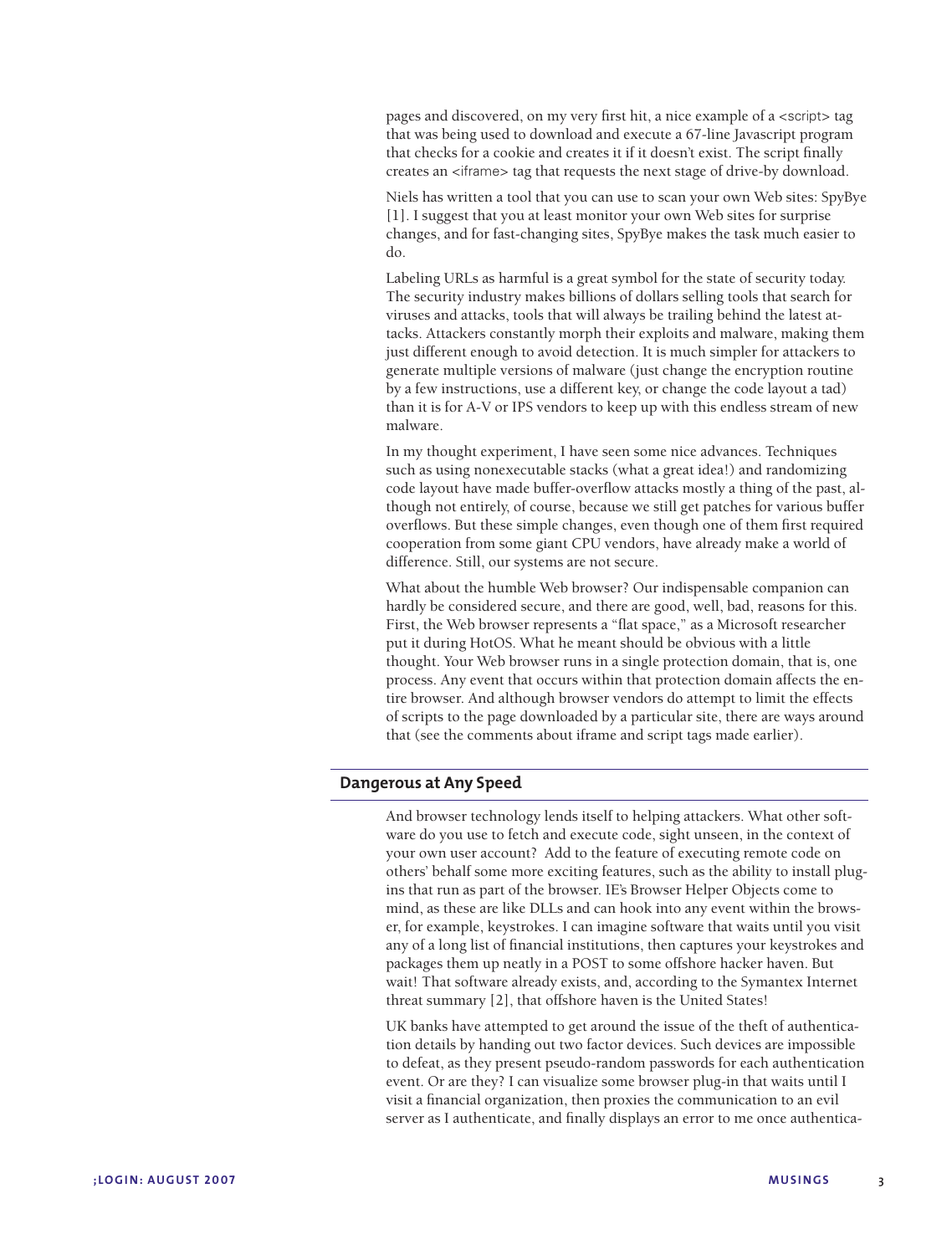tion is complete. The attacker now has an authenticated connection, via the proxy, to my account, in spite of the use of the authentication device. Bruce Schneier predicted this proxy attack during an RSA conference years ago [3], and malware that does this already exists. Once again, we are defeated by a flat browser space.

I found myself very intrigued by a presentation by a security researcher, Joanna Rutkowska [4], who announced the creation of the Blue Pill, a virtual machine shim that gets installed under Vista at boot time. Now everything above the VM can be controlled, as Vista is just a "guest" operating system! Other security researchers weren't so impressed, because there are too many easier ways to take control of systems. From the browser, down through many layers of GUI libraries, then C libraries, and finally into the kernel itself, the possibilities for exploitation are, well, almost endless. Using the Blue Pill, while interesting, is just overkill on today's systems.

#### **Thought Experiment**

Okay, now it's time to do the Einstein thing. Since all I have to do is think, not actually write code or implement hardware, I have total freedom. How can I imagine a way around the security issues we face today?

I think I shall start at the bottom-most level, with a secure boot process. Never mind that someone else has already invented this [5, 6]: my boot process will only load software that has been digitally signed and will use a secure hardware mechanism for verifying this signature. With a secure boot, I can ensure that I won't be swallowing a Blue Pill before I get started!

Next, I conjure up a very small kernel, a microkernel. Large applications are impossible to audit, much less prove that they are secure [7, 8]. By starting small, I will have at least a strong chance that my innermost ring of software can be trusted.

More hardware appears to be an excellent idea, so I will include the concept of hardware-based and -enforced privilege level and memory management. Ignore for the moment that this was invented in the 1960s, because it works poorly when the kernel and other trusted computing base has grown as bloated as it has. The hardware adds to my provably secure kernel because it prevents the kernel code from being modified. The kernel can still modify itself, which I foretell can be a danger, but by sticking to a small kernel I can reduce that threat to a minimum. No one has ever produced perfect software, not even Wietse Venema [9], so I want the added assurance that hardware protection features provide me with.

I seem to recall that early experiences with microkernels were disappointing because they performed poorly when compared to traditional, monolithic kernels. Laying out a traditional kernel design on my garage floor (since no other room is nearly big enough), I notice that, quite unsurprisingly, today's kernel neatly matches up to today's CPU design! Well, that's not much of a surprise, as OS programmers have had 45 years to work with a CPU design that involves using software interrupts for context changes. To say that microkernels perform poorly when compared to monolithic ones is like expecting a championship snowboarder to do well when using a tennis racket as a board. Of course microkernels perform poorly: They are running on hardware that was designed with monolithic kernels in mind!

Now look at that early hardware design. What were they thinking about back in 1960? Those pioneers were wondering how best to go about sharing mainframe computers, because they were extraordinarily expensive to build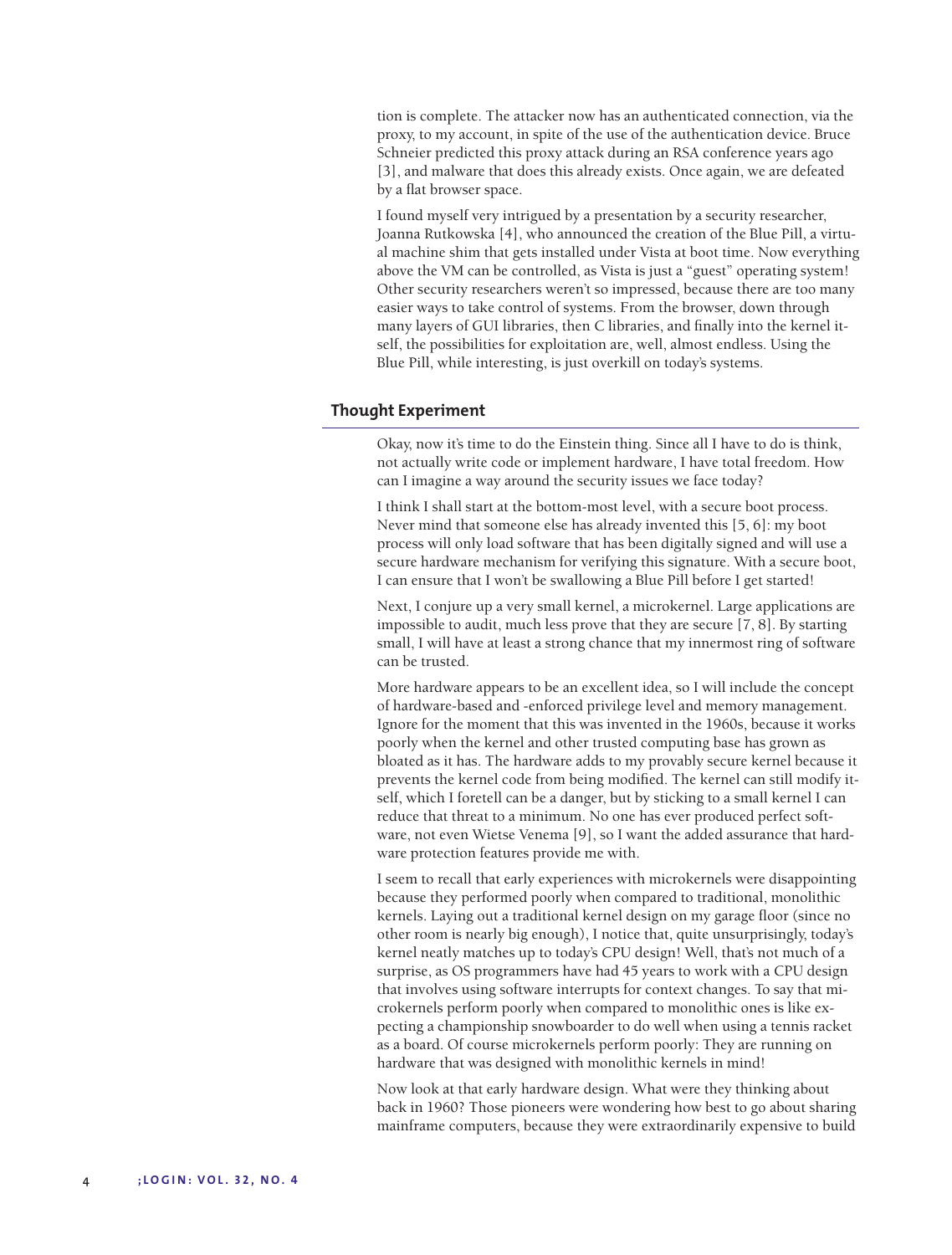and maintain. So the early OS designers built time-sharing systems so that many people could use a computer at the same time [10]. This showed real genius, but it makes a poor match for the computing situation we have today. After all, how many people do you share your desktop with when you are using it? There is yourself, along with the botherder who installed bot software and trojans on it, of course.

Today's computers, be they desktops or servers, are essentially single-user systems. There are multiple user accounts, and these are often used to good purpose on server systems. Even desktops have administrative accounts, but this separation of power is usually perverted by allowing the desktop's single regular user administrative privileges. Thus, any exploit against the user has the power of the administrator, proving to be no defense at all. And forget about Vista's new feature that requires entering your password to install any software. Once you have experienced this, well, from what the Microsoft Research guys tell me, you will disable User Account Control, as they told me they quickly did.

And servers? How many users does your Apache Web server run as? How about your Oracle or MySQL server? Just one? I thought so, so we have another case of a single-user system. Even though the server application acts on behalf of perhaps thousands of users, the server itself runs in the context of a single user: just one protection domain. Once again, we are dealing with the aftereffects of time-sharing systems, decades after we switched to new models of computing.

## **Multicore**

You will soon own, if you don't already, multicore CPUs. In fact, I am guessing that if you don't already own these systems, you either manage or work with them routinely. Intel has already demonstrated an 80-core CPU [11], and real 160-core systems are not that far off. Sun has had an 8-core, 32 threaded chip, the T1, for over a year, and Intel and AMD are not far behind.

Multicore processors require new programming techniques to take full advantage of the multiple threads of processing available. We already know how hard it is for human beings to write, debug, and maintain concurrent code (witness the number of years it has taken to get rid of the giant locks in various UNIX-like kernels). And our server and desktop applications are nowhere near to being parallel in design. We will soon have multicore chips that can only be taken advantage of, in a limited way, by the supporting software, the operating system.

In my thought experiment, we have new tools for writing, debugging, and supporting software that deal naturally with parallelism, taking full advantage of having many cores and multiple threads. And I imagine that this may even require some hardware support—for example, for transactional memory (see the summary of David Wood's HotOS keynote on p. 90 of this issue). If parallel programming will require some hardware changes, perhaps it is time to revisit the design decisions that were made in the heat of the Cold War, back in the 1960s.

Sweeping clean my mental workbench, I begin to fashion processor support for fast IPC (Interprocessor Communications). The past CPU designs do this poorly, even though most large applications benefit from sharing memory. Sharing memory is very expensive because it requires that multiple levels of cache, from L1 right up to L3 if it's there, must be kept coherent and consistent. My mental design allows the mapping of small blocks of memory between threads, each running in its own protection domain, without having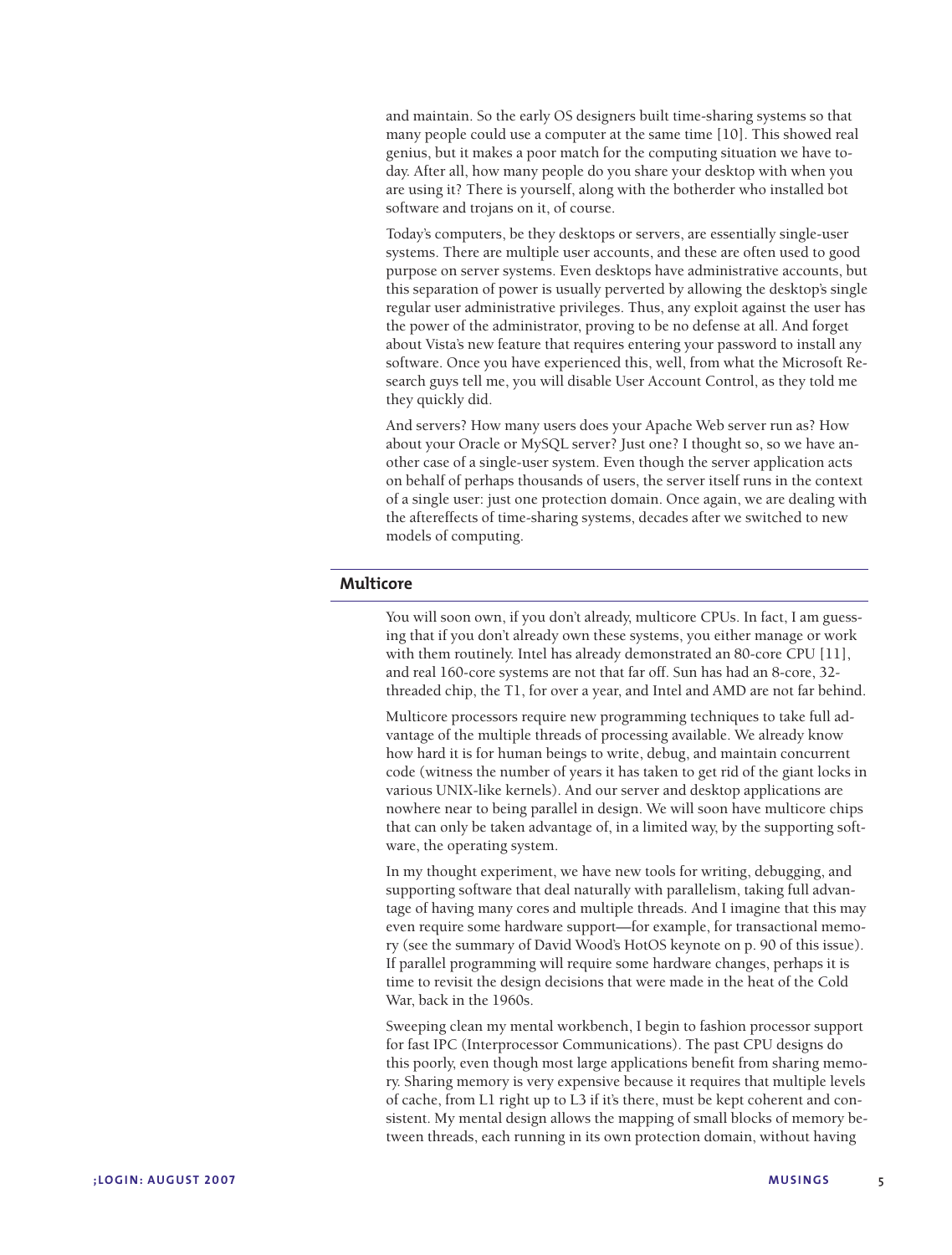to invalidate TLB (Translation Lookaside Buffers, used to speed up mapping of virtual memory into physical memory). The old models have got to go if we are ever to support secure microkernels and parallel programming.

I will also pin the microkernel to a single core, with multiple threads but also with L1 and L2 caches large enough that the microkernel runs at or near CPU speeds, not at the much slower speed of RAM.

Finally, I see on my mental workbench my new system: It is totally silent, of low power, and uses 128 threads to swiftly and securely serve my every need. I can browse the Web securely, with content from each site—even images— safely isolated by hardware, in their own protection domains. IPC passes rendered images from one thread to another thread that displays the bitmaps via its device driver, and scripts run only within the context of the site from which they were sourced. This total isolation is made possible through new designs in both processor hardware and software.

Einstein was working as a patent clerk when he wrote his Nobel Prize–winning papers. It was many years before anyone even began to recognize the advances mentioned in his papers written in 1905, and 16 years before he received the Nobel Prize [12].

I surely am not Einstein, even if I have (some) of his hair. But I just as certainly know that we cannot wait 15 years for a change in our computer architecture. We are already way overdue, having lived with time-sharing computer architecture, operating system, and programming paradigms way past their prime. The advent of multicore computing provides us with a rare, and much needed, opportunity to reinvent computing from the ground up.

#### **Lineup**

After that rant, you are probably expecting an issue heavy in security and OS design topics. Instead, I have provided some lighter reading for your summer vacation. (The heavier stuff will come later this year, I promise.)

We start off with an article by the authors of the best student paper at NSDI. BitTyrant works like any other BitTorrent client, with one important exception: It rewards reciprocity in a more intelligent manner. Read this article, and learn more about how BitTorrent works and how BitTyrant can improve your download experience.

Alva Couch expounds upon one of the most divisive issues of our time: certification. Rather than traveling down well-worn paths, Alva presents rational ideas, based on real life, as the basis for certifying sysadmins in a practical manner.

Octave Orgeron takes you for a quick tour of Solaris Logical Domains. Logical Domains are a new virtualization technology designed to improve upon existing VM schemes. If anything, Logical Domains appears to me to be a perfect extension to Zones and ZFS. Orgeron plans on writing other articles with tutorials about using it.

Emin Gün Sirer and I next discuss the use and abuse of power laws. Riding on the success of Gordan Moore, we take you on a trip where we extrapolate the future of computing.

Massimo Bernaschi and his co-authors explain their approach for migrating SSL/TLS sockets. Their approach will be appreciated by anyone who wants to improve the reliability of SSL connections with failover servers.

In the columns, David Blank-Edelman starts off with more on unusual but useful Perl modules, focusing this time on tricks with Perl and PDF. Dave